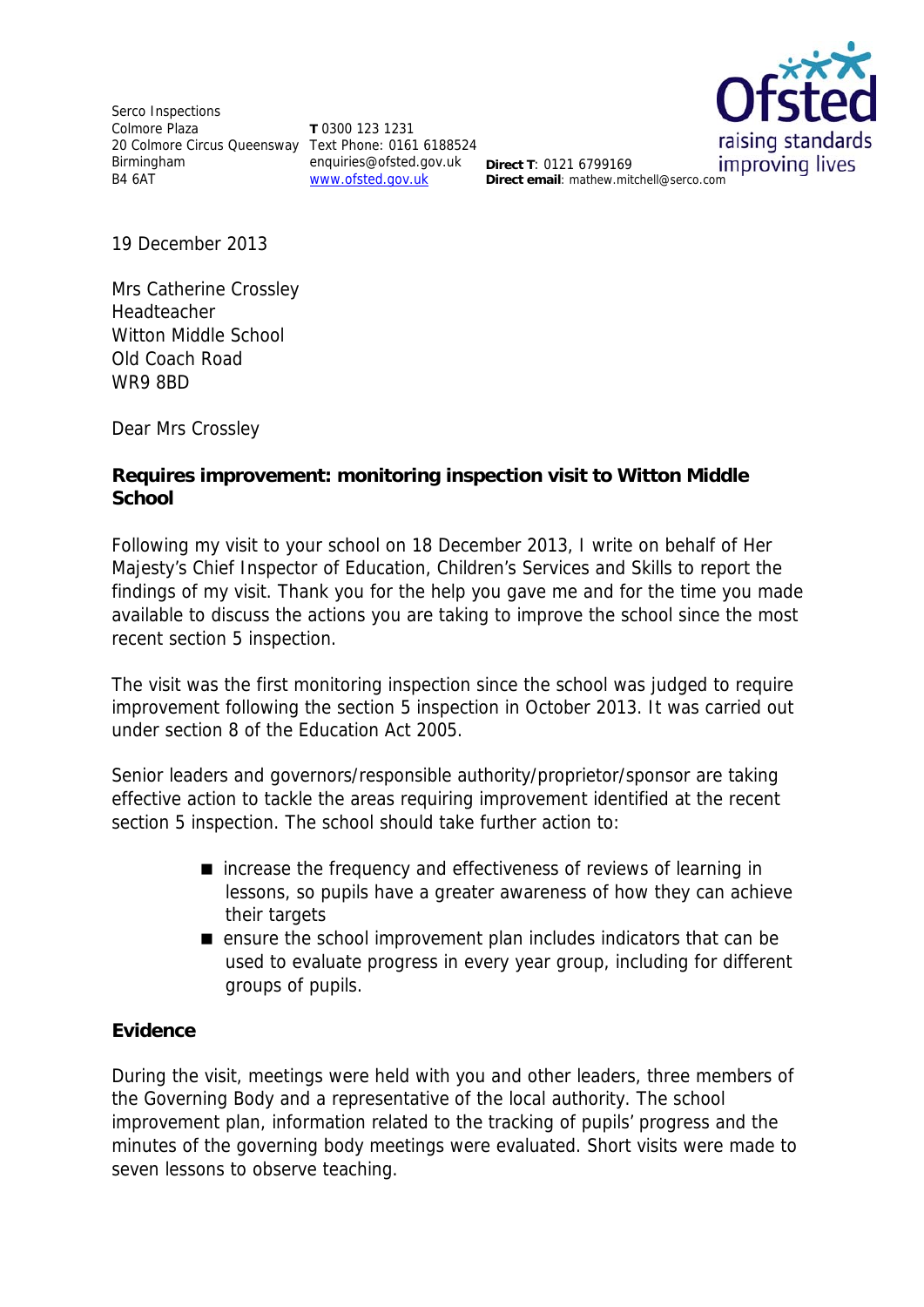

# **Context**

Two parent governors have joined the governing body since the section 5 inspection.

### **Main findings**

Teachers have increased the opportunities pupils have to undertake problem-solving activities in all subjects. Writing is improving because teachers are ensuring that pupils almost always have a clear audience in mind. Improvements to marking and more discussion about targets is helping pupils to be clear about how they can improve their work. Pupils are gradually taking more responsibility for ensuring their work reflects their targets. In an effective Year 5 lesson, the teacher used regular 'light bulb' moments to help clarify how pupils could undertake the activity at the highest possible level. Other lessons are not quite so effective because opportunities were missed to regularly review learning to ensure pupils are clear about how they could excel.

You and your deputy are an effective team. You have a very accurate view of the strengths and weaknesses in teaching. You are creating a positive atmosphere within is encouraging staff to be more willing to share ideas and attempt new approaches. The school has improved its use of assessment information so it is now much better placed to hold staff to account for the progress pupils make. The school's improvement plan covers all the issues identified at the section 5 inspection. It contains very useful indicators that allow the school to monitor even the relatively small improvements to teaching that might occur in a short space of time. Although the school has very ambitious targets for improving the progress pupils make, these are not highlighted sufficiently in the school improvement plan.

Heads of Year and the Heads of English and mathematics are also ensuring effective team work and as a result lessons are planned and evaluated more effectively. As a result, pupils are engaging with a wide variety of interesting activities that inspire them to learn. Senior leaders have recognised that the next step is to involve other leaders more in monitoring and evaluating teaching.

The governing body has a good knowledge of the improvements the school has made since its section 5 inspection. Governors are also clear about the criteria they need to use to monitor the progress the school is making. Their participation in school meetings and training sessions has been important in developing this insight.

Ofsted may carry out further visits and, where necessary, provide further support and challenge to the school until its next section 5 inspection.